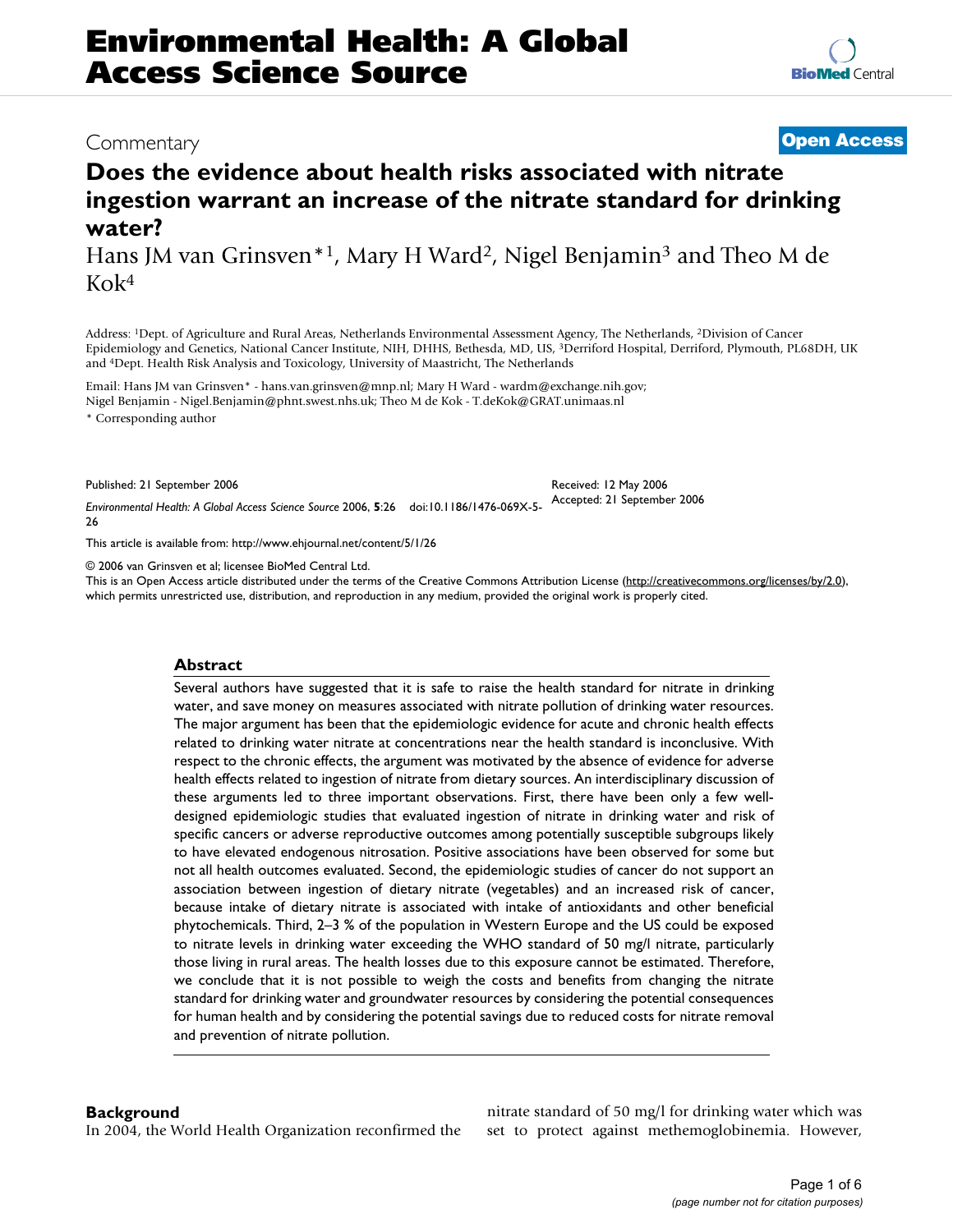some authors [1,2] have questioned the importance of nitrate in drinking water as a risk factor for methemoglobinemia and have suggested that the current standard might be safely raised to 15–20 mg/L nitrate-N (approximately 65–90 mg/l nitrate) with no increase in cases. Other authors [3] reviewed the epidemiologic studies of nitrate and cancer and considered the evidence inconclusive and stated that "nitrate limits could safely be increased to 100 mg/l". Additionally these authors suggested that concern about nitrate in drinking water was another example of what Lomborg [4] defines as "alarms about non-existing threats absorbing financial resources that may be needed to tackle real ones." In contrast, the conclusions of scientists who convened a symposium on drinking water nitrate and health at the International Society for Environmental Epidemiology in 2004 [5] were that "the role of nitrate as a risk factor for cancer and adverse reproductive outcomes must be more thoroughly explored before changes to nitrate water quality standards are considered".

In a subsequent symposium on "The nitrogen cycle and human health", in 2005 the health issues were discussed against the broader context of ecology, food supplies, and energy security. However, the debate returned to the question whether nitrate is really a health threat and whether the costs of measures to deal with nitrate pollution are justified. This has been an ongoing debate for at least three decades in the US and Europe. Although science has made progress, consensus about the health risks associated with nitrate intake, and the need for measures to reduce drinking water nitrate concentrations are far from being resolved. The primary reason for this may be the lack of good interdisciplinary discussions among toxicologists, epidemiologists, environmental scientists, agronomists, clinicians, and policy makers, each of whom plays a different role in the assessment of health risks, and cost-benefits associated with nitrate exposure.

### **Discussion**

#### *Chronic effects of drinking water nitrate and dietary nitrate*

There is consensus about the likely strong carcinogenic effect of N-nitroso compounds (NOC) in humans based on animal evidence of carcinogenicity in every species tested [6,7]. N-nitroso compounds have been demonstrated to be formed in humans after nitrate ingestion. However, three primary reasons for skepticism for a role of drinking water nitrate in increasing the risk of cancer and other chronic health outcomes are:

1. When nitrate levels in drinking water are below the current regulatory standard, the large majority of individual's nitrate intake is from vegetables rather than water [8]. Therefore, it is likely to be difficult to detect an effect of water nitrate variation because of the widely varying vegetable nitrate intake. The effect of this "noise" in interpreting epidemiological studies has not been taken into account.

2. The half-life of nitrate in the body is over 8 hours, which means that after a meal containing spinach, lettuce or another source of nitrate, the levels in the blood will be elevated for about 40 hours [9]. Also, because of enterosalivary circulation of nitrate, the stomach is subjected to high concentrations of nitrite and nitrate long after the food with its antioxidant protection has disappeared.

3. If nitrate in vegetables is harmless then nitrate in water can only be harmful in those people who eat very little vegetables, so that they have little antioxidant defense. If this is the case, then those individuals whom epidemiological studies have identified who have a high water nitrate intake and have developed cancer because of it will also have a low vegetable intake. It would seem that having a low vegetable intake per se would lead to an increase in cancer susceptibility.

In response to these three reasons for skepticism the following points should be considered:

1. To date, many epidemiologic studies of drinking water nitrate have not considered dietary sources of nitrate [10,5]. Epidemiologic studies that have evaluated dietary sources of nitrate have not provided evidence for a positive association with cancer [10]. Although many epidemiologic studies of drinking water nitrate have not estimated dietary intakes, it is unlikely that dietary nitrate was a confounding factor because in order to be a confounder, the factor has to be associated with both the disease and the exposure (levels of drinking water nitrate). Dietary nitrate intake is not likely to meet these criteria under most situations.

Furthermore, vegetable sources of dietary nitrate are also sources of antioxidant intake, which inhibit the endogenous formation of NOC (nitrosation) [11]. Therefore, to evaluate the risk related to drinking water nitrate exposure it is important to also consider intakes of inhibitors of nitrosation such as antioxidants as well as the ingestion of precursors of NOC formation. The main dietary sources of nitrosatable precursors are meat and fish.

2. It is correct that some antioxidants are excreted or metabolized relatively quickly; however, even if the original dietary antioxidant has been eliminated, the antioxidant effect can still remain as a result of interaction with other cellular antioxidant defense systems. For instance, dietary thiols can increase glutathione levels and vitamins can lower levels of oxidized lipids. Recent human dietary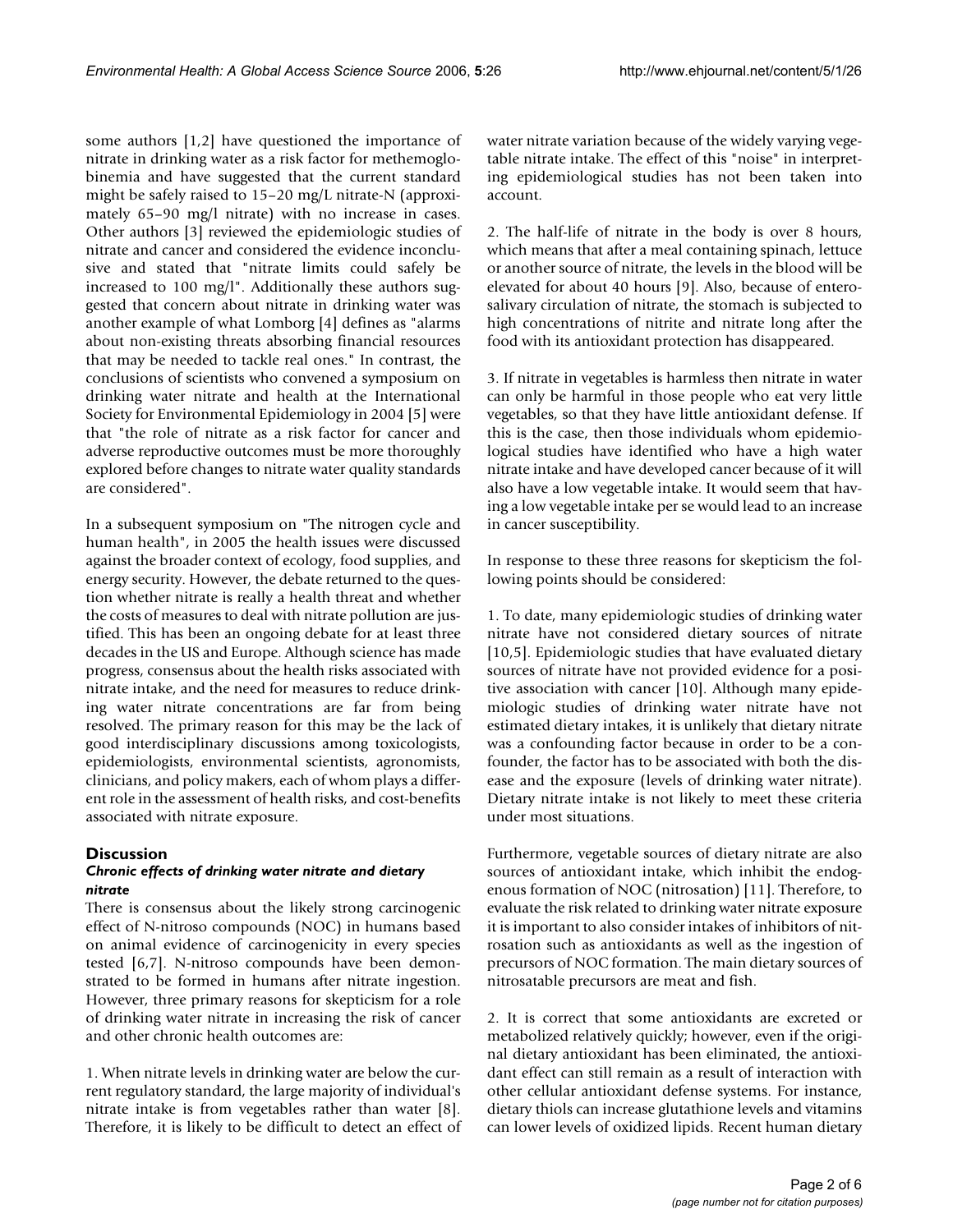intervention studies with flavonoid-rich foods have shown that the cellular antioxidant potential is still increasing after 3–4 weeks of intervention, indicating that (just like nitrate levels) the antioxidant potential and therefore, the nitrosation inhibiting capacity of specific phytochemicals, are building up over time [12].

3. Nitrate is potentially harmful regardless of the source. Fish contains high levels of nitrosatable precursors, and it has been demonstrated that fish consumption in combination with a nitrate source such as high nitrate vegetables results in increased formation of N-nitroso compounds [13]. Adverse health effects related to endogenously formed NOC are likely to result from the complex interaction of the amount of nitrate ingested, the concomitant ingestion of NOC precursors and inhibitors of nitrosation, and other cofactors in the nitrosation process such as heme iron from red meat [14] and medical conditions that may increase endogenous nitrosation (e.g. chronic inflammatory diseases [15]).

To date, there have been few epidemiologic studies of any cancer site that have evaluated drinking water nitrate exposure among potentially susceptible subgroups with higher nitrosation. An association between specific cancers and ingestion of drinking water nitrate, particularly among individuals with low fruit and vegetable consumption is plausible and has been described previously for colon cancer [16]. Other epidemiologic studies have observed increased cancer risk among those using public water supplies with elevated nitrate levels for several decades, although water nitrate concentrations were below the regulatory standard. Elevated risks associated with higher public supply nitrate levels were observed for non-Hodgkin's lymphoma [17], urinary bladder, and ovarian cancer [18]. However, other studies with similar exposure levels found no association for non-Hodgkin's lymphoma [19] and bladder cancer [20]. The study by Weyer et all [18] also reported inverse relationships between drinking water nitrate and uterine and rectal cancer.

Several studies suggest an association between drinking water nitrate ingestion and congenital malformation particularly neural tube defects (reviewed in [21]; [5]) although the evidence for a causal role for nitrate in specific adverse reproductive outcomes is not conclusive. Brender et al [22] found that ingestion of nitrate in food or water significantly modified the risk associated with use of nitrosatable drugs during the periconceptual period. Higher nitrate ingestion significantly increased the risk of neural tube defects if the women used nitrosatable drugs, which include many common prescription and nonprescription medications.

Most of the epidemiologic studies to date have limitations and more studies that address the complexities of endogenous nitrosation in humans are needed. Two additional directions that may be fruitful are to conduct a meta-analysis of the epidemiologic studies and to conduct additional kinetic studies of endogenous nitrosation and NOC-metabolism. Meta-analyses are valuable tools for generating conclusions about specific chronic health effects (e.g., stomach cancer, colon cancer, bladder cancer, specific reproductive outcomes). However, the number of suitable studies for any particular health effect is presently too small to conduct meta-analyses. Furthermore, high drinking water nitrate in combination with other risk factors may stimulate endogenous nitrosation and exposure to NOC. For instance, patients with bilharzias have an increased bladder cancer risk associated with increased urinary levels of nitrite and volatile nitrosamines, most likely generated by the reaction of inflammation derived NO with amines present in the urine. Inflammatory bowel disease is also related to both increased nitrosation and cancer risk, whereas increased levels of faecal NOC have been found in patients with inflammatory bowel disease and in mice with chemically induced colitis [5,15].

Future kinetic studies would be useful to establish an improved quantitative relationship between nitrate intake and endogenous exposure levels of NOC as well as to develop validated biomarkers of such exposures to be applied in future epidemiological studies taking susceptible subpopulations into account.

#### *Exposure to nitrate in drinking water and associated health loss*

One conclusion of this interdisciplinary discussion was an agreement that there are both experimental and epidemiologic studies that indicate possible chronic health effects associated with consumption of elevated levels of drinking water nitrate, although there is no consistency across all studies. Therefore, the uncertainties associated with risk estimates are considerable, and hamper the design of cost-effective specific preventive measures for sensitive subpopulations or regions. Moreover, the enhanced risk of NOC-induced toxicity as a result of high drinking water nitrate in combination with other individual risk factors, such as inflammatory diseases, emphasizes the importance of changing the limit values only when such risks have been carefully evaluated. At this moment this is not the case. Likewise, uncertainties do not allow an estimate of the health losses related to methemoglobinemia due to drinking water nitrate [23]. Therefore, the costs of lowering drinking water nitrate levels cannot be compared with potential health benefits. In situations when the health effects are more clearly related to an exposure, such as for the relationship between mortality and exposure to airborne particulate matter, cost-benefit studies assume a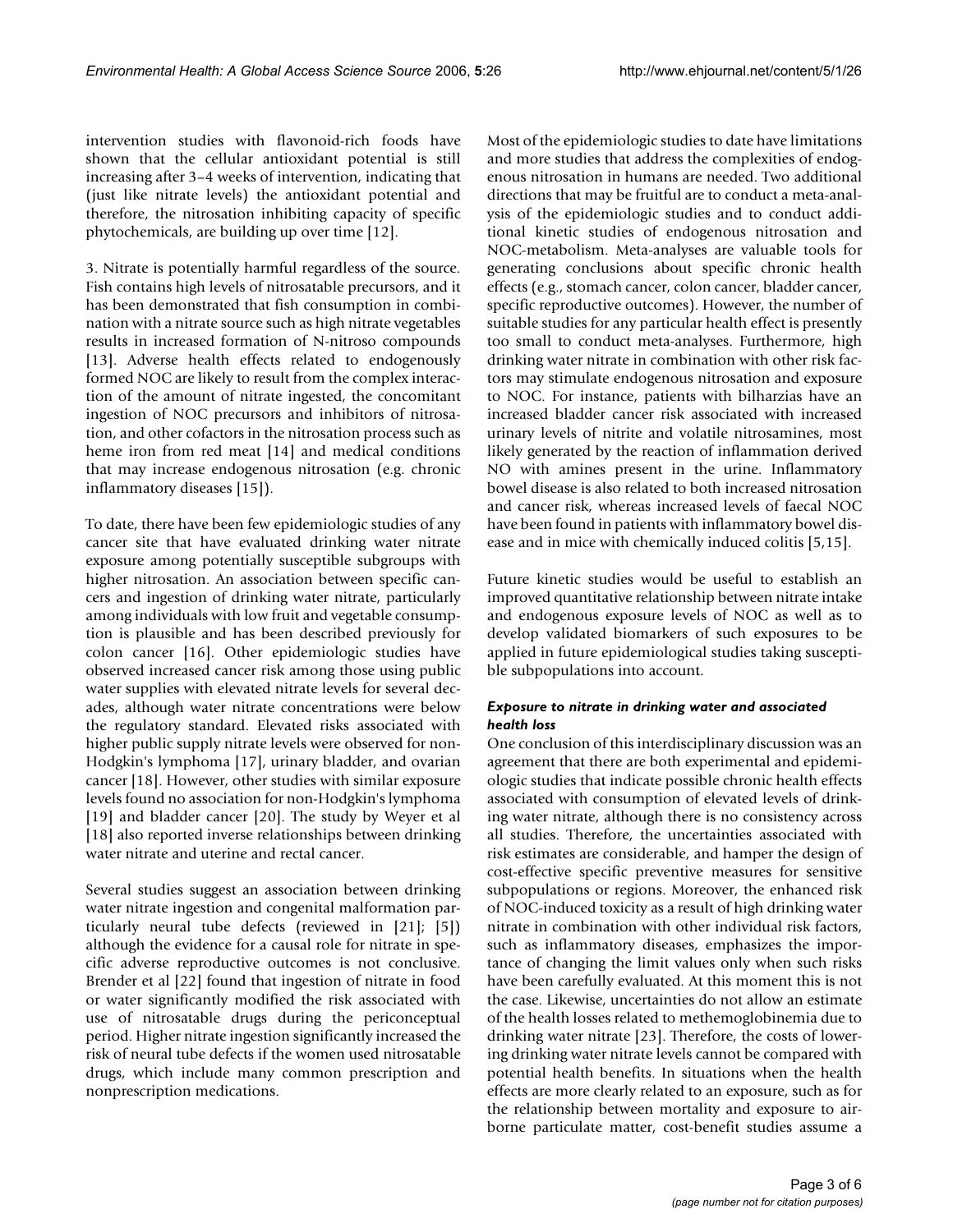value around 50 thousand euros for the loss of a healthy life year in Western Europe and North America. This led to estimates for the European Union of total health loss associated with airborne particulate matter of 90–190 billion euro per year. This outcome greatly accelerated policies to set standards and implement preventive measures.

Although it is not yet possible to estimate health loss due to nitrate, it is possible to make estimates of potential exposure. Based on data reported to the European Commission [24] about the implementation of the Drinking Water Directive (Table 1) and data on the present nitrate levels in groundwater at drinking water extraction depths [25], the population in ten west European countries potentially exposed to drinking water exceeding the 50 mg/l nitrate standard, or the 3 mg/l nitrite standard, was estimated at over 9 million (2,7%) (Figure 1).

This number is comparable to an estimate for the US of nearly 6 million (2%) [26]. The most recent data in the US indicate that about 22% of domestic wells in agricultural areas of the US and 3% of public supply wells in major aquifers (typical sources for public water supplies) exceed the standard (U.S. Geological Survey, unpublished data). The estimates for the US and Europe are far lower than those for some developing countries such as India, where it is estimated that 13 million people (17%) in the state of Andra Pradesh consume drinking water above the regulatory standard [27]. These exposure estimates give some indication of present potential health loss and potential benefits of preventive measures. Severe methemoglobinemia has been documented in India [28] related to elevated nitrate in drinking water. However, other health

effects related to the serious water sanitation problems in India are likely to be more important for estimating health losses [27]. Reported incidence of methemoglobinemia in Europe is low [29].

In the US and Europe, actual exposure to nitrate in drinking water may be much lower than estimates based on levels in water resources because of the increasing consumption of bottled water. The use of bottled water is largely a market phenomenon, but in drinking water supply areas with high nitrate concentrations it is recommended to use bottled water to prepare infant formula and baby food [29]. Annual costs of unnecessary consumption of bottled water could amount to several hundreds of euros or dollars per household. These costs, and also costs for installing new domestic and public drinking water wells, can be far higher than costs for preventing contamination or for removal of nitrate from drinking water. Nitrate in groundwater may also mobilize toxic trace metals (e.g. nickel) by oxidation of metal containing sulfides (e.g. pyrite), possibly resulting in indirect adverse health effects as a result of elevated nitrate in drinking water [30].

In addition to potential adverse health effects, an important reason to prevent nitrate contamination of water resources is to avoid the adverse ecological effects of nitrate and excess nitrogen in surface water ecosystems. In fresh water systems, the toxic effect of nitrate occurs by a similar mechanism to that causing methemoglobinemia in humans. Toxicity increases with decreasing body size and environmental adaptation potential [31]. The recommended level to protect invertebrates is 10 mg/l nitrate (2

|                    | Population |                | Drinking water supply |                |                                | Waste water  | N-surplus agriculture |
|--------------------|------------|----------------|-----------------------|----------------|--------------------------------|--------------|-----------------------|
|                    | million    | %rural         | %ground water         | %surface water | %large <sup>a</sup> facilities | %untreated   | kg/ha                 |
| Austria            | 7.8        | 46             | 95                    |                | 60                             | 4            | 36                    |
| Belgium            | 10.2       | 4              | 53                    | 33             | 90                             | 62           | 145                   |
| Denmark            | 5.3        | 39             | 99                    |                | 74                             | П            | $\mathbf{H}$          |
| Finland            | 5.3        | 63             | 34                    | 36             | 36                             | 9            | 56                    |
| France             | 59.7       | 17             | 64                    | 36             | 73                             | 23           | 41                    |
| Germany            | 82.7       | 4              | 72                    | 16             | 82                             |              | 92                    |
| Greece             | 10.7       | 40             | 50                    | 50             | 69                             | 44           | 48                    |
| Ireland            | 3.6        | 71             | 25                    | 75             | 75                             | 27           | 63                    |
| Italy              | 57.6       | 10             | 85                    | 15             | 83                             | 31           | 40                    |
| <b>Netherlands</b> | 15.9       | $\overline{2}$ | 66                    | 34             | 100                            | $\mathbf{2}$ | 256                   |
| Spain              | 28.4       | 16             | 35                    | 65             | 73                             | 45           | 35                    |
| <b>UK</b>          | 58.I       | 4              | 27                    | 58             | 98                             | 5            | 37                    |
| USb                | 293.7      | 20             | 33                    | 67             | 84                             | no data      | c43                   |

a) serving more than 5000 consumers,

b) US data from [34], EU data from [22] and EUROSTAT<http://epp.eurostat.cec.eu.int/>

c) Inferred from [35]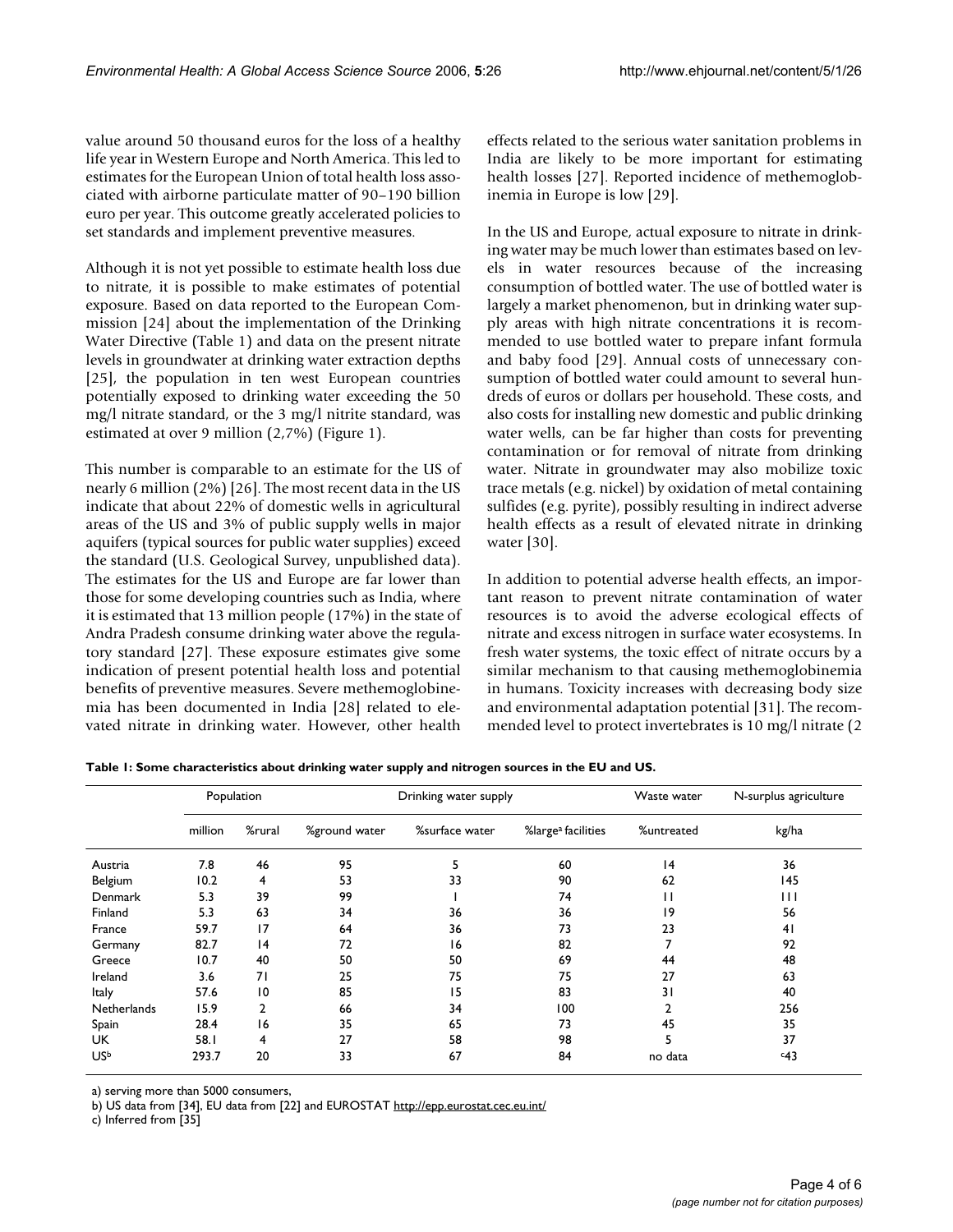

#### **Figure 1**

**Exposure to > 50 mg/l nitrate in EU drinking water**. Number of people in 10 EU member states potentially exposed to drinking water exceeding the WHO standard for nitrate and nitrite, considering large public supply companies, and private or small public groundwater wells.

mg/l NO3-N), which is 5 times lower than the drinking water standard. Levels to ensure a diversity of submerged plant life in freshwater lakes also may be as low as 1–2 mg/l [32]. Nitrogen is a key element in determining biodiversity when phosphate levels are sufficiently low to prevent algae or duckweed blooms. Therefore, it is probable that the detrimental effects of nitrogen inputs from agriculture and other human sources on fresh water ecosystems will force stricter limits on nitrate levels in water resources than limits based on concerns related to human consumption. Exposure to toxins released during algae blooms resulting from eutrophication is another potential health hazard for humans related to elevated nutrient levels in surface waters [33].

#### **Conclusion**

In summary, additional well-designed health studies are needed in order to estimate the potential health losses related to consumption of drinking water nitrate at the current health standard. Furthermore, additional exposure data and an understanding of exposure response relationships are needed in order to conduct a full health risk assessment and determine the potential economic gain associated with increasing the nitrate standard for drinking water and groundwater resources.

#### **Competing interests**

The author(s) declare that they have no competing interests.